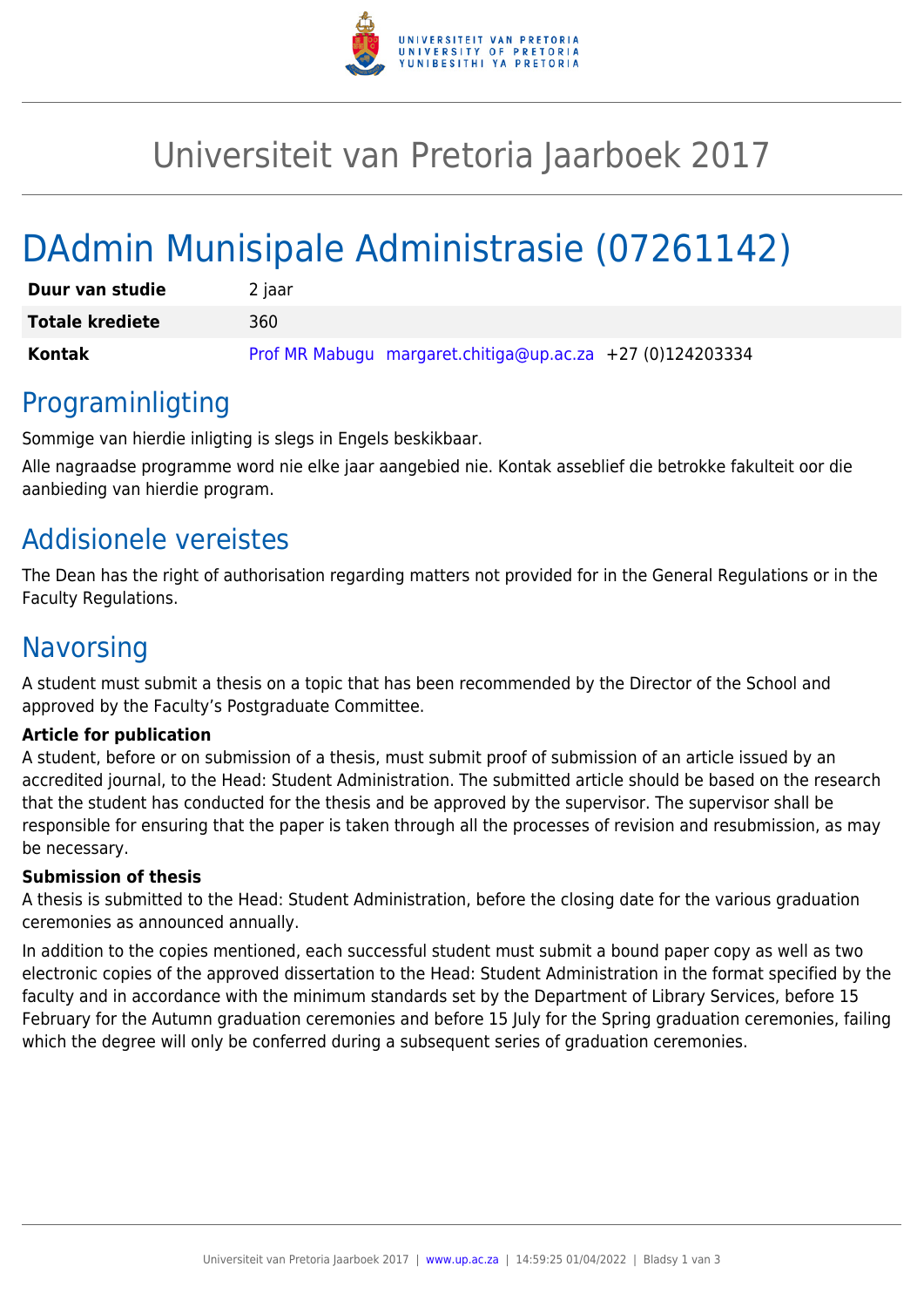

# Kurrikulum: Jaar 1

**Minimum krediete: 360**

### **Kernmodules**

### **Proefskrif: Munisipale administrasie 990 (MAD 990)**

| <b>Modulekrediete</b>  | 360.00                          |  |
|------------------------|---------------------------------|--|
| <b>Voorvereistes</b>   | Geen voorvereistes.             |  |
| Onderrigtaal           | Module word in Engels aangebied |  |
| Akademiese organisasie | Skool vir Openbare Best en Adm  |  |
| Aanbiedingstydperk     | laar                            |  |